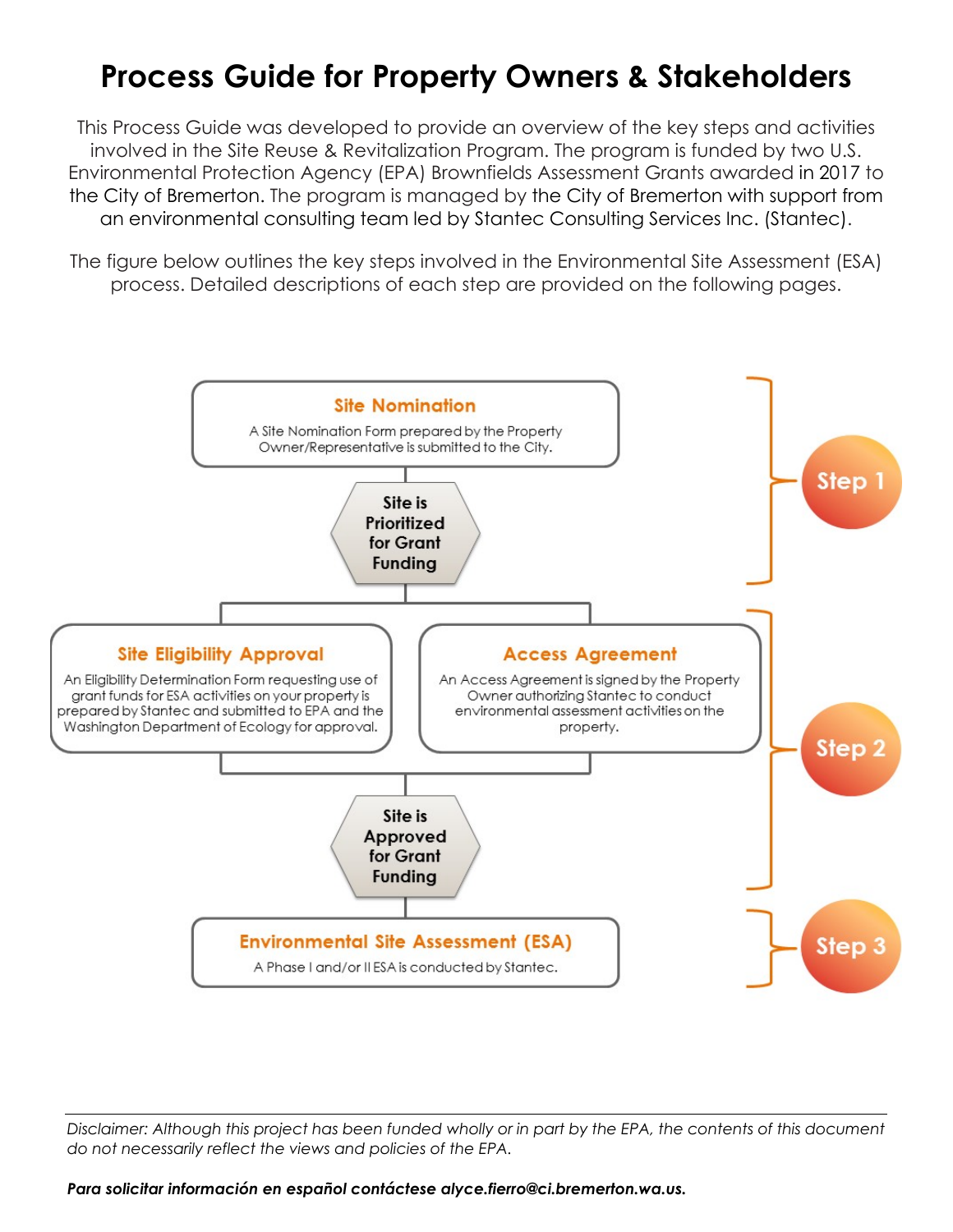### **KEY STEPS**

**1**

*Below are descriptions of the steps required to obtain grant funding for ESA activities.* 

# **Site Nomination**

A Site Nomination Form prepared by the property owner/representative is submitted to the City for review to confirm the property meets baseline eligibility criteria. Generally, to be considered eligible for grant funding, the following criteria must be met:

- 1) the property is vacant or underutilized,
- 2) the property has potential impacts from petroleum or hazardous substances,
- 3) the property exhibits high potential for redevelopment and/or other opportunities to benefit the community, and
- 4) the property is not included on the EPA National Priority "Superfund" List, under a Consent Decree, or targeted for any federal or state enforcement action.

Properties that are nominated and meet the baseline eligibility criteria will be prioritized based on several factors, including greatest need and potential for economic development. Site Nomination Forms can be obtained from www.ci.bremerton.wa.us/404/Projects or by emailing Alyce Fierro at [alyce.fierro@ci.bremerton.wa.us.](mailto:alyce.fierro@ci.bremerton.wa.us)

#### **Site Eligibility Approval & Access Agreement 2**

### **Site Eligibility Determination Request**

The information provided on your Site Nomination Form will be used to prepare a Site Eligibility Determination Request ("ED Request"). The ED Request will be prepared by Stantec and submitted on your behalf to the EPA and the Washington Department of Ecology to obtain approval for using grants funds for Environmental Site Assessment (ESA) activities on your property.

Estimated Timeline: 2-4 weeks

*Note: Please let us know if your request for an ESA is related to due diligence for a property transaction already underway as there may be options to submit an expedited ED Request.*

### **Access Agreement**

Prior to initiating ESA activities, we must receive approval from you (in the form of an Access Agreement that will be provided for your review and signature), authorizing our environmental consultant (Stantec) to perform ESA activities on your property. The Access Agreement can be completed while waiting for site eligibility approval.

Estimated Timeline: 1-2 weeks



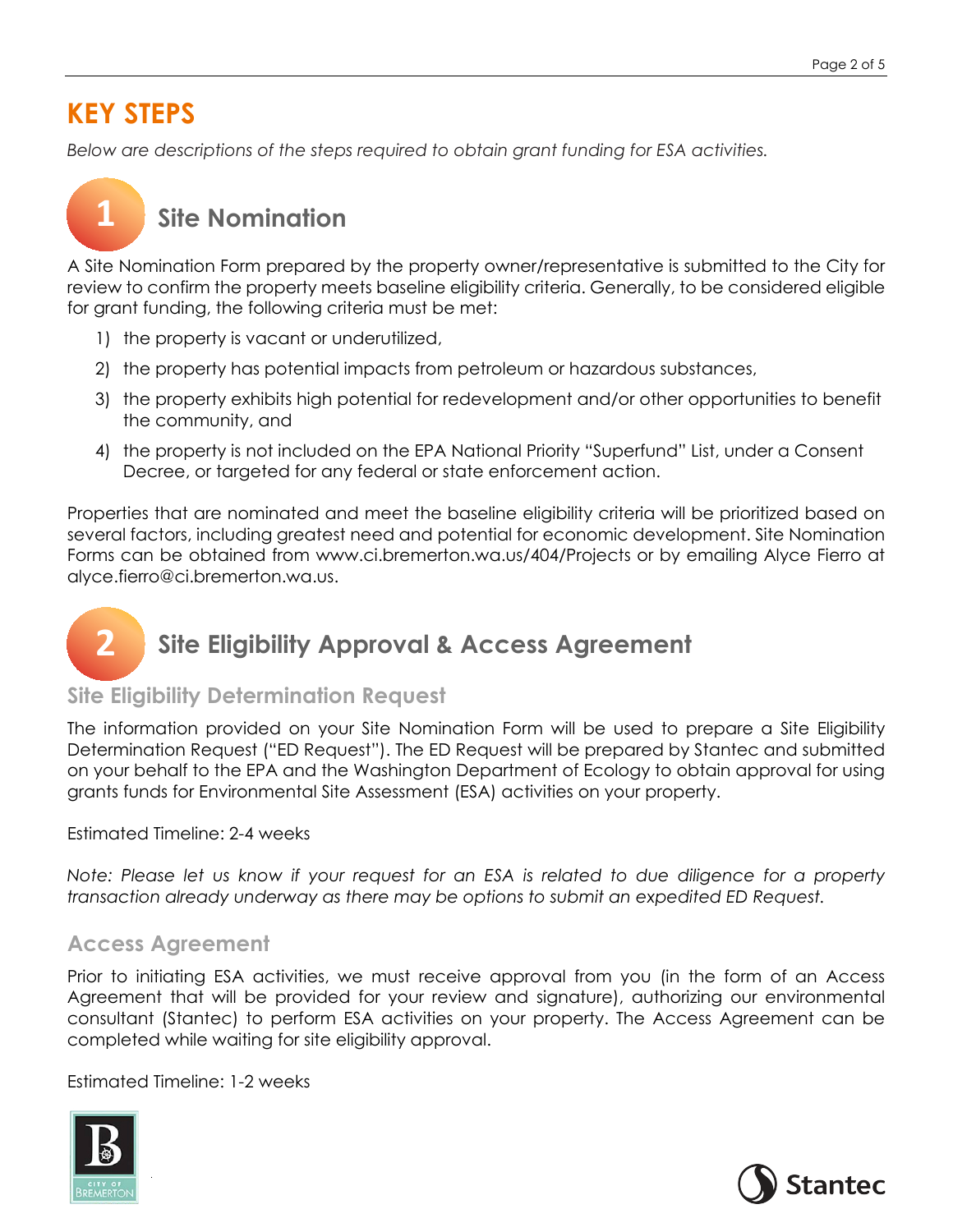

### **PHASE I ESA**

A Phase I ESA is a research study intended to assess the environmental condition of a property and identify potential areas where substances may have been released. A Phase I ESA determines if any recognized environmental conditions ("RECs") exist on the property; however, it does not involve collecting environmental samples to confirm if there are actual impacts to the property.

Purpose of a Phase I ESA:

- liability protection under the Comprehensive Environmental Response, Compensation and Liability Act (CERCLA);
- support property acquisition decisions;
- assess potential impacts from petroleum or hazardous substances;
- typically required by lenders to secure financing; and
- typically completed within 6 months of commercial or industrial property transactions and bank or Small Business Administration (SBA) loan applications.

Estimated Value: \$5,000 | Estimated Timeline: 1-2 months

The Phase I ESA is comprised of three parts:

**Part 1 – Site Visit and Interview (or Survey)**: After you sign the Access Agreement, Stantec will schedule a site visit and interview(s) with the property owner, current occupant(s), and/or other authorized representatives who are knowledgeable about the site. Site visits take an average of 2 hours and interviews are generally limited to 30 minutes. In situations where an in-person interview is not feasible, Stantec will conduct phone interviews and/or provide a survey form.

**Part 2 – Desktop Study**: Stantec will complete a comprehensive property background check that includes reviewing historical documents and regulatory databases to determine if any potential environmental concerns/RECs exist that may impact property reuse.

**Part 3 – Final Report**: A Phase I ESA Report will be prepared to summarize the findings of the site visit, interviews, and desktop study. A digital copy of the report will be provided for your review and comments prior to finalizing the document.

#### **NEXT STEPS:**

If *no RECs are identified*, additional action is not necessary.

If *RECs are identified*, Stantec will discuss the findings and provide recommendations for performing a Phase II ESA that will confirm if any environmental impacts exist on the property. If a Phase II ESA is recommended and you provide approval to proceed, Stantec will discuss the pros and cons associated with potential outcomes.



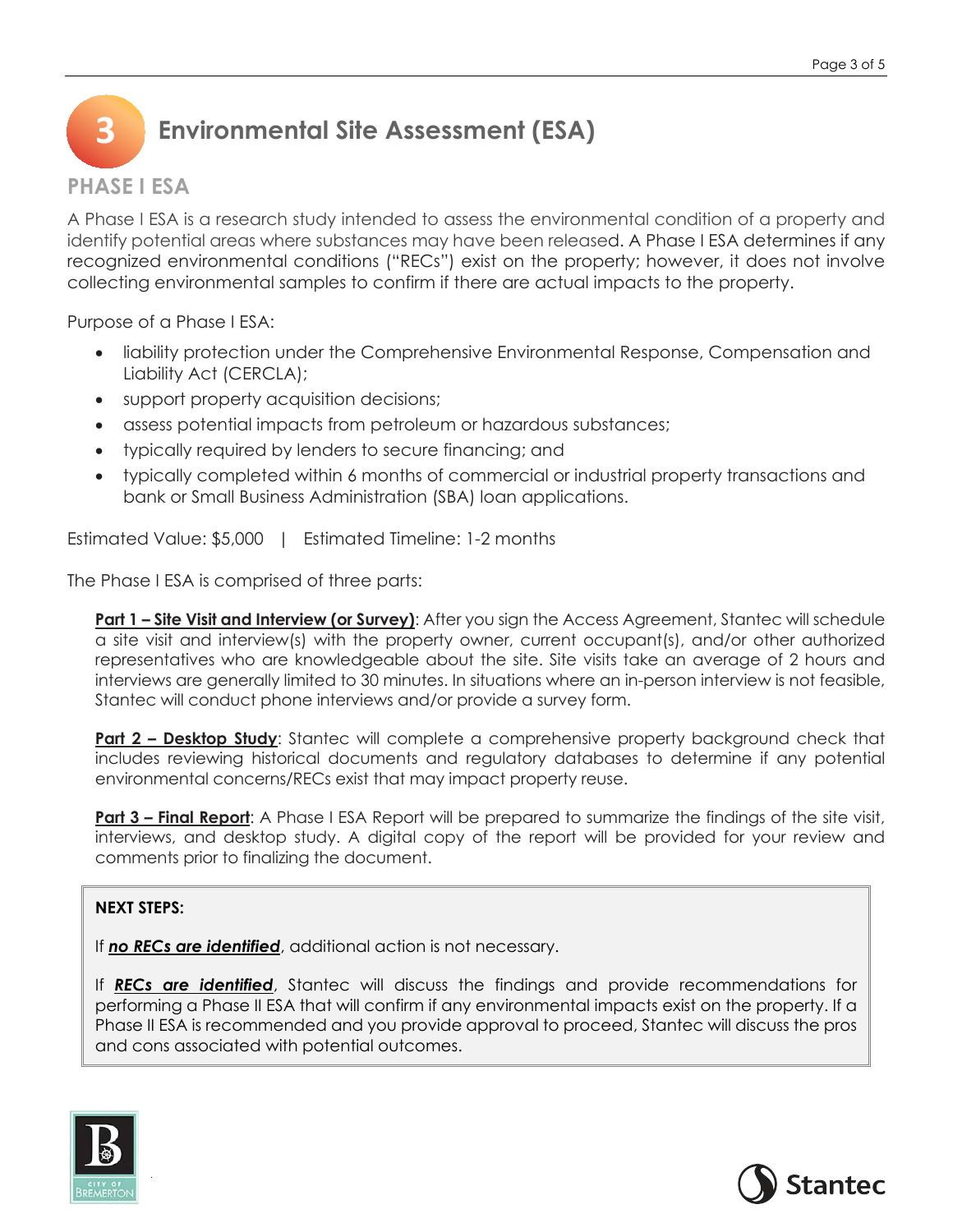### **PHASE II ESA**

A Phase II ESA involves a physical study where environmental samples are collected and analyzed to characterize the type, distribution and extent of substances in the environment (if present).

Purpose of a Phase II ESA:

- evaluate the findings of the Phase I ESA (if RECs are identified);
- determine whether a release has occurred;
- delineate the extent of confirmed contamination; and
- support efforts to obtain regulatory closure from the State.

Estimated Value: \$25,000-\$50,000 | Estimated Timeline: 2-3 months

The Phase II ESA is comprised of three parts:

**Part 1 – Work Plan**: If you would like to move forward with a Phase II ESA, Stantec will prepare a Sampling and Analysis Plan (SAP) for your review and approval prior to submitting the document to EPA.

**Part 2 – Fieldwork:** After the SAP is approved by EPA, environmental samples (i.e. soil, groundwater, sediment, soil vapor) will be collected and analyzed. The study will characterize the type, distribution, and extent of potentially hazardous substances (if any) in the environment.

**Part 3 – Final Report:** A Phase II ESA Report will be prepared to summarize the work performed, analytical results, and conclusions. A digital copy of the report will be provided for your review and comments prior to finalizing the document. Information collected during a Phase II ESA is typically not reported to regulatory agencies unless environmental impacts above acceptable regulatory levels are identified (in which case, the owner may be required to report the results). However, in most cases (~99%), Phase II ESAs do not trigger EPA involvement or any other type of enforcement action. In rare situations (~1% of cases), a condition of immediate threat to human health and the environment may trigger reporting.

### **NEXT STEPS:**

If *contamination is below applicable regulatory limits*, **additional** action is not necessary.

If *contamination exceeds applicable regulatory limits*, Stantec will discuss the findings and available options. A summary of cleanup options, costs and risks can be included in the Phase II ESA Report or under a separate cover, depending on your preference.